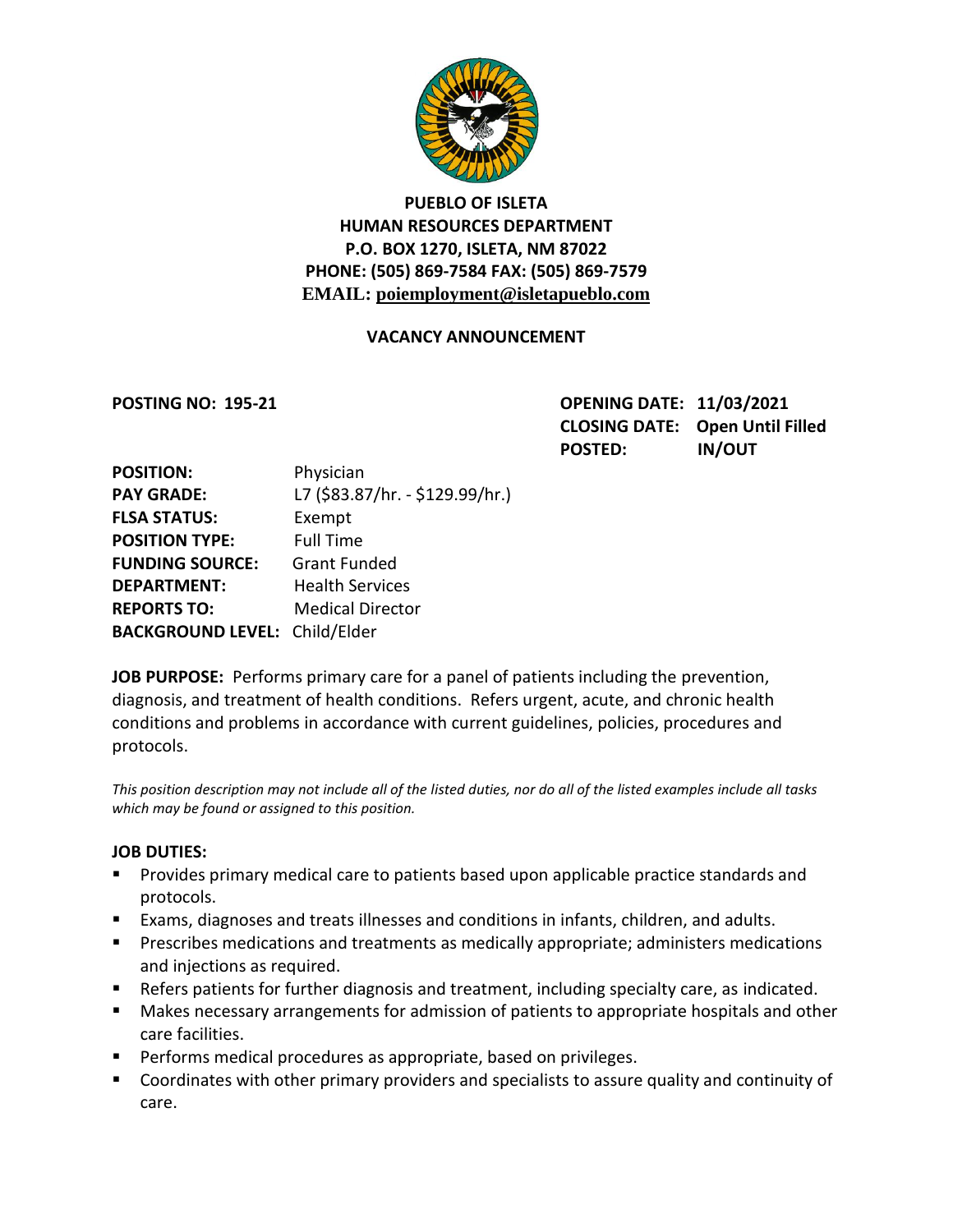- Responds to urgent and emergent situations and initiates care and emergency procedures as indicated.
- Conducts health examinations and evaluates fitness for work, school, and other activities.
- Administers immunizations as recommended by standards and protocols.
- Refers patients to community health programs and resources as appropriate.
- **Documents patient encounters using correct medical codes.**
- Assists with coordination of nursing care or other placement.
- Oversees the quality of care delivered and leads the development of standards and protocols.
- **Participates in accreditation and other quality review and improvement activities.**
- Provides daily supervision of assigned physician assistants, nurse practitioners, medical residents and medical students as needed; responds to questions; coaches, counsels and provides feedback.
- Assists with continuing education, training and development of other members of the health care team.
- Assists with individual and family patient education and counseling and review of related materials.
- **Participates in community health outreach programs and health fairs.**
- **Maintains confidential information.**
- **Performs other duties as assigned.**

# **SUPERVISION RESPONSIBILITIES:** N/A

### **MINIMUM QUALIFICATIONS/REQUIREMENTS:**

- **Doctor** of Medicine **Degree (MD or DO).**
- New Mexico Medical License; Board certified or eligible in area of specialty.
- **Federal and State DEA Certification.**
- Five years progressive working experience as a physician preferred.
- **CPR and AED Certified.**
- **Must be able to pass a TB screening.**
- **Must provide written copy of immunization record prior to employment.**
- **Must pass background check for position.**
- **Must be able to comply with the Pueblo of Isleta Drug Free Workplace policies.**

## **KNOWLEDGE, SKILL AND ABILITY REQUIREMENTS:**

- Knowledge of applicable federal, state, county and local laws, regulations, and requirements.
- Knowledge of OSHA guidelines for blood borne pathogens.
- Knowledge of legal and ethical standards for the delivery of medical care.
- Knowledge of community medical diagnostic and patient care services in area of medical expertise.
- Knowledge of related accreditation and certification requirements.
- Knowledge of current and emerging trends in technologies, techniques, issues, and approaches in area of expertise.
- Knowledge of relevant drugs and non-pharmaceutical patient care aids and ability to prescribe dosages and instruct patients in correct usage.
- Knowledge of office functions, procedures, and policies.